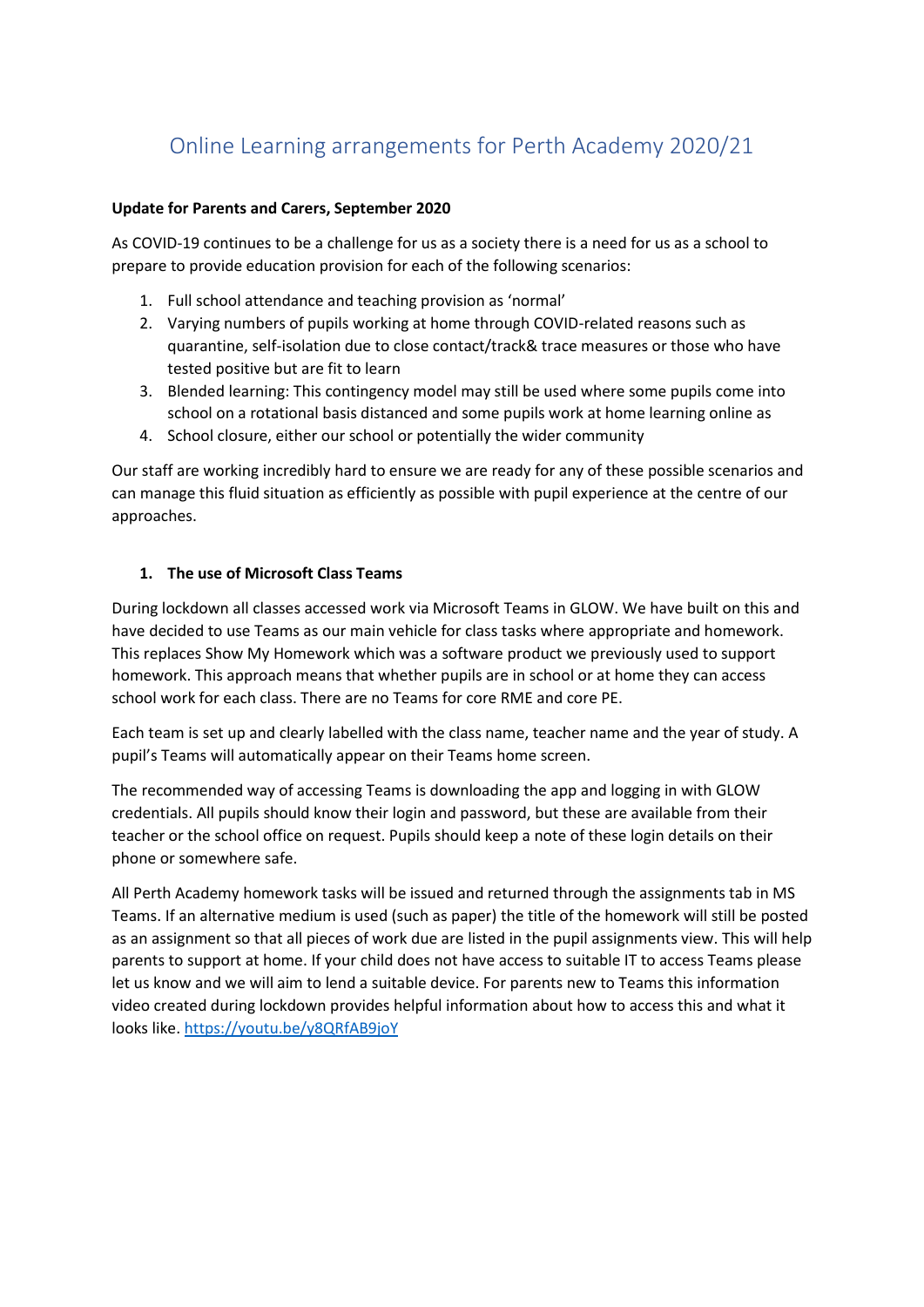### **2. Pupils working at home**

Pupils who require to work from home due to COVID-related reasons are asked to notify the school and will be triaged by a designated member of staff who will ensure IT issues are addressed and can co-ordinate communication/work with teachers. A confidential updated list of pupils in this category is shared with staff on a daily basis.

Each S1-3 class Team has folder added in the files section marked 'learning at home.' In this folder, resources can be found to support subject-specific learning at home are available to read/watch or work through. It should be noted that for some practical subjects the work that can be provided is limited for example in computing where the software and coding activities taking place in class cannot be replicated at home however some relevant activities will be provided.

For Senior Phase classes teachers have been asked to consider that some pupils may be learning from home at certain points therefore we have made it our new approach that where a teacher creates resources for their class such as study notes, class PowerPoints, assignment tasks etc. for 'normal' delivery, these will routinely be shared in the class Team. Likewise, for tasks set for the 'normal' class in school, if a class task is set, for example, the completion of an essay, teachers are asked to post such activities as an assignment in the class Team.

# **Provided they are fit and well, a young person who is required to work from home due to track and trace/self-isolation/quarantine**

S1-3 learners are expected to:

- Log into Microsoft Teams each day, keep up to date access resources in 'work from home' folder in the files section of each class Team
- Keep up to date with assignments and class materials posted in each of their class Teams
- Complete all homework/assignments set
- Ask a parent to email [perthacademy@pkc.gov.uk](mailto:perthacademy@pkc.gov.uk) if they need help with IT, accessing Teams or there are any issues with work set.

S4-6 learners are expected to:

- Log into Microsoft Teams each day
- Keep up to date with assignments and class materials posted in each of their class Teams
- Complete any homework/assignments set where possible
- Email their teacher via GLOW with any queries or questions or ask a parent to email [perthacademy@pkc.gov.uk](mailto:perthacademy@pkc.gov.uk) if they need help with IT, accessing Teams or work

Parents/carers are expected to:

- Keep the school informed about the circumstances surrounding their child's absence/return
- Be realistic about expectations, we will always try our best to provide relevant learning for your child to minimise the impact of the absence but this will not be the same amount of work as provided during school closure and may be different content to that provided if the learner was attending school. We want our staff to be able to focus on teaching and learning so parents are gently reminded not to contact teachers directly either via Teams or email and should always make contact via their child's Guidance Teacher. For assistance related to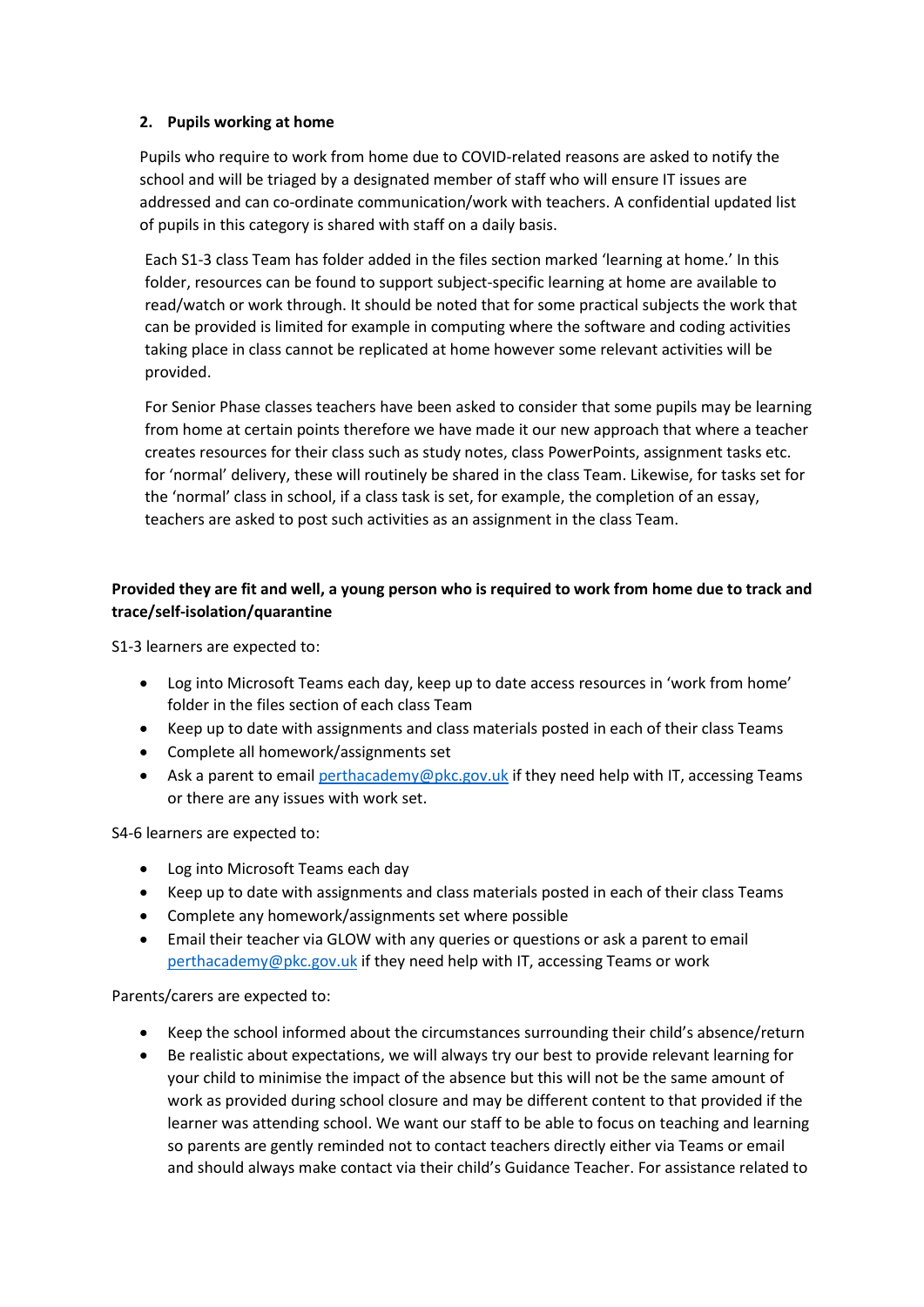online learning please contact the school office on 01738 458000 [PerthAcademy@pkc.gov.uk](mailto:PerthAcademy@pkc.gov.uk)

• Ask their child to allow them to view their child's Teams and assignments with them and help to organise their time/learning if possible/required

Teachers are expected to:

- Prioritise teaching, learning and learners in school
- Ensure those learning at home are provided with some appropriate revision/learning resources for each age/stage during time working at home
- Communicate tasks set and feedback via Microsoft Teams with those working at home

Please note:

- 1. Learners are not expected to undertake learning activities when they are absent due to illness.
- 2. Communication response time: With all of the additional pressures on the school such as additional hygiene measures, putting all of these arrangements in place and maintaining them and staff absence due to COVID-19-related circumstances, staff capacity is significantly reduced. Please bear this in mind therefore, if you get in touch with the school that our response time may be longer than usual.

Thank you for your patience and understanding.

### **The development of the National Digital offer**

There are ongoing additional developments nationally in e-learning. The Scottish Government, Education Scotland, BBC Bitesize and the Association of Directors of Education are working together to expand and develop the national digital offer at pace.

Currently interactive Supported study lessons and webinars are available through e-Sgoil. Pupils can sign up at the following link:

### <http://www.esgoil.com/studysupport2020>

### **Access to IT in school:**

Students can access the library at lunchtimes or after school to view and print off any homework they require. Staff will be available specifically to support students with any homework issues at a homework club in the library on a Wednesday lunchtime.

Thanks to the support of the Parent Council we have a stock of 5 new "Home Learning Laptops" as we're calling them, all **ready to be loaned out** to any student who needs to borrow them to enable them to work at home.

Each laptop (along with its bag and charger) has been barcoded and added to the library catalogue and can be accessed via the current library procedures.